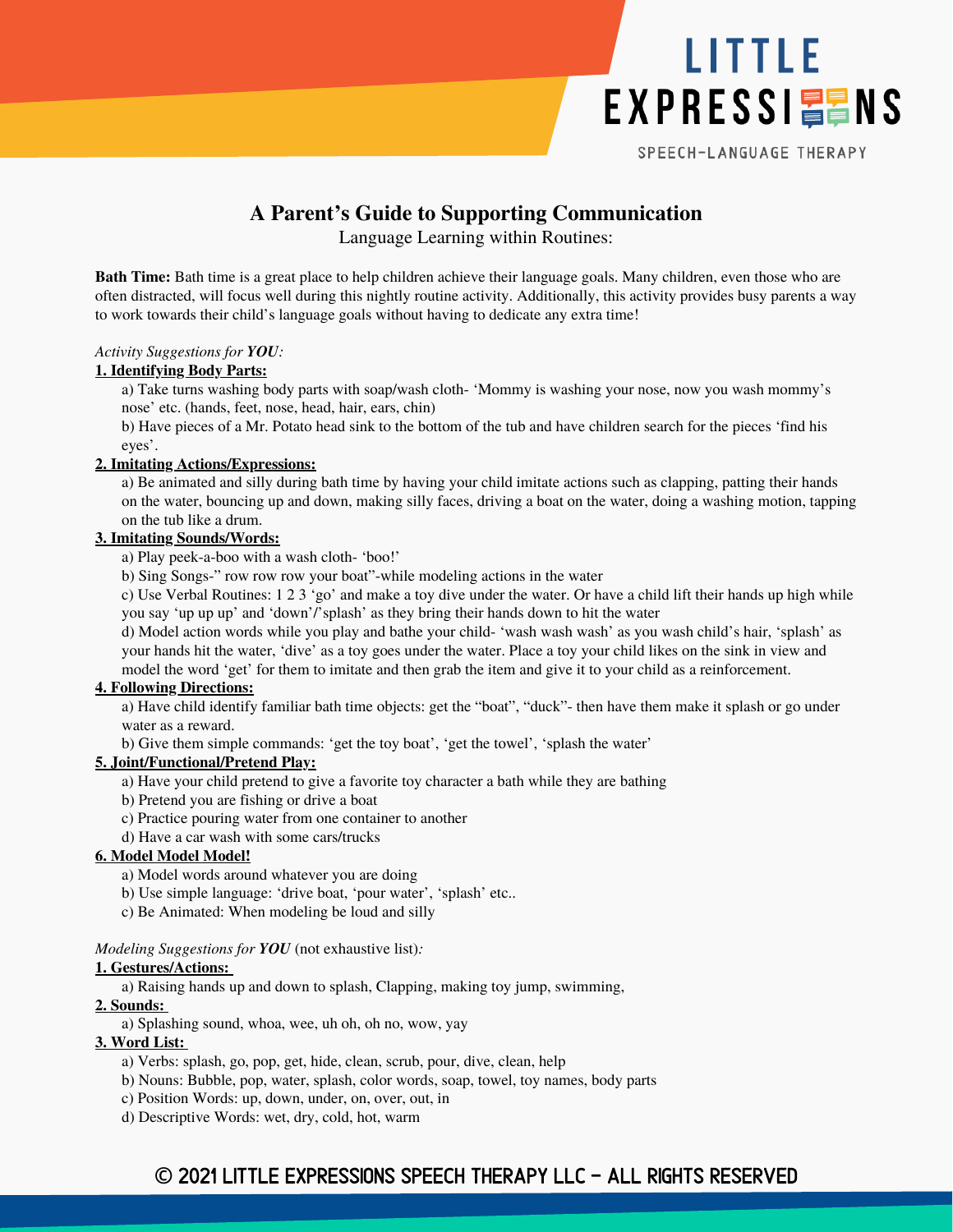

SPEECH-LANGUAGE THERAPY

# **A Parent's Guide to Supporting Communication**

Language Learning within Routines:

**Car Rides:** Car rides happen frequently in our day to day life and so they are a great place to help children achieve their language goals. In the car, your child is in a seated position and cannot escape. This makes it a great opportunity to work on language without having to chase them around.

#### *Activity Suggestions for YOU:*

### **1. Naming/Identifying:**

- a) Take turns naming objects/things you see out the window. Turn it into an I-spy game
- b) If you child has few sounds/words- simply model the words for them- ' I see a tree'

# **2. Imitating Sounds/Words:**

- a) Sing Songs
- b) Model the actions of the car- when you come to a 'Stop' say 'Stop', daddy is 'Driving the car'
- c) As you pass by objects/things ask what sound they make- car goes 'beep', cow says 'moo'.

# **3. Ask Questions:**

- a) Ask your child questions about things around them
- b) Play a yes/no game about the things around you
- c) Ask your child about their day and/or where you are going and what you are going to do

#### **4. Colors/Shapes:**

- a) Have your child find things that look like a particular shape
- b) Model and/or ask your child what color the cars or objects being passed are
- c) At a stop light ask them what color the light is

#### **5. Work on Speech Sounds** (articulation errors)**:**

a) Have your child practice saying the names of objects you pass that use the sounds/words being targeted in speech

#### **6. Model Model Model!**

- a) Model words around whatever you are doing
- b) Use simple language:
- c) Be Animated: When modeling be loud and silly

#### *Modeling Suggestions for YOU* (not exhaustive list)*:*

#### 1**. Sounds:**

a) vroom, whoa, yay, uh oh, animal sounds, honk honk, beep beep, click (buckle seatbelt), whoosh (close door) **3. Word List:**

a) drive, go, fast, stop, out, close, open, buckle, see, hear, look, the names of various objects/nouns for things you pass, yes, no

# **©** 2021 Little Expressions Speech Therapy LLC - All Rights Reserved